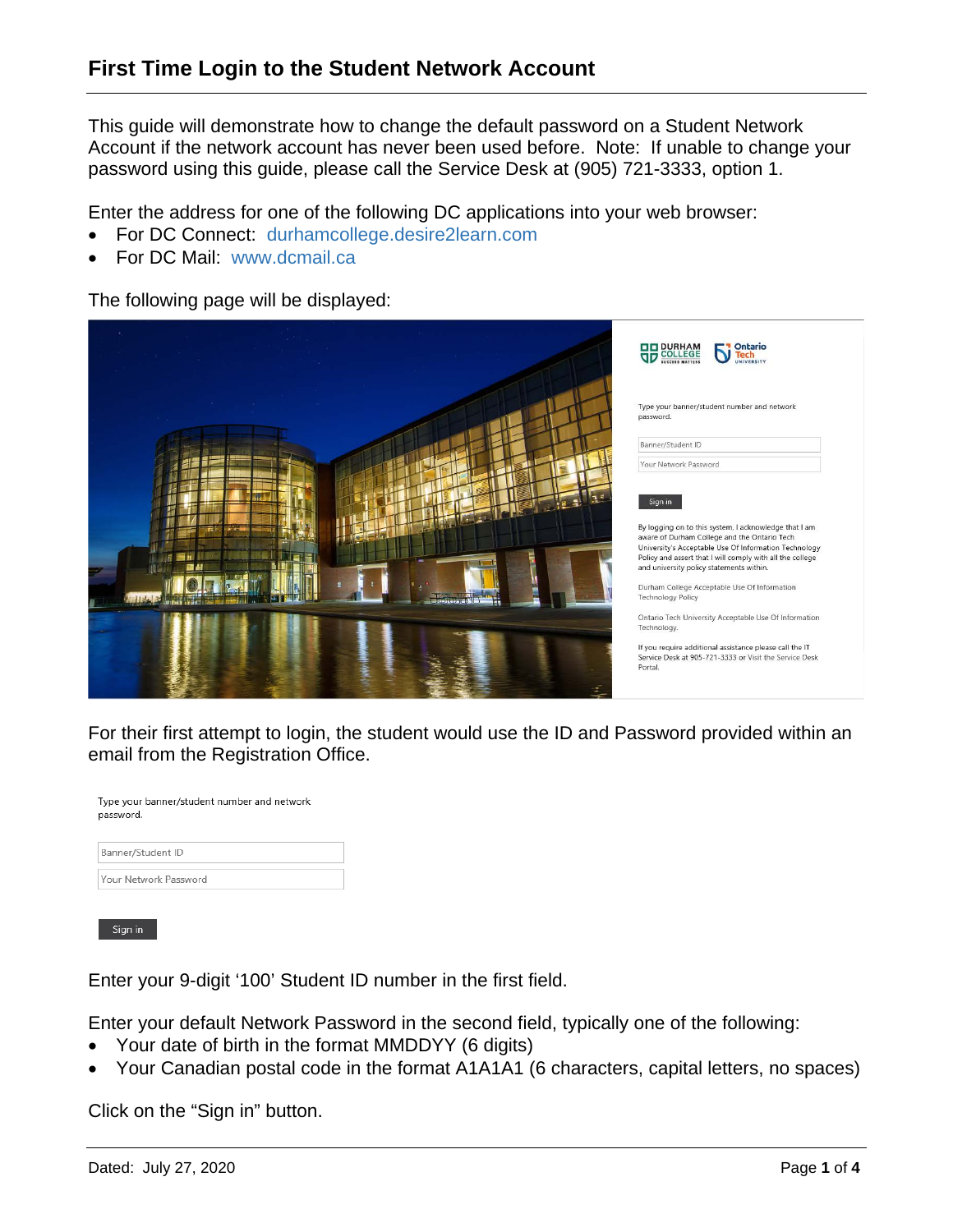Upon the successful entry of the valid Student ID and default Network Password pairing, the student will be required to update their Network Password.

Before proceeding with the Update Password form, the following screen is presented for security reasons:



The intent of this challenge-response test is to distinguish human from machine input, typically as a way of thwarting spam and automated extraction of data from websites.

Enter the system-generated numeric code which is displayed (i.e. 435961 for this invocation) in the empty text box and then click on the Submit button.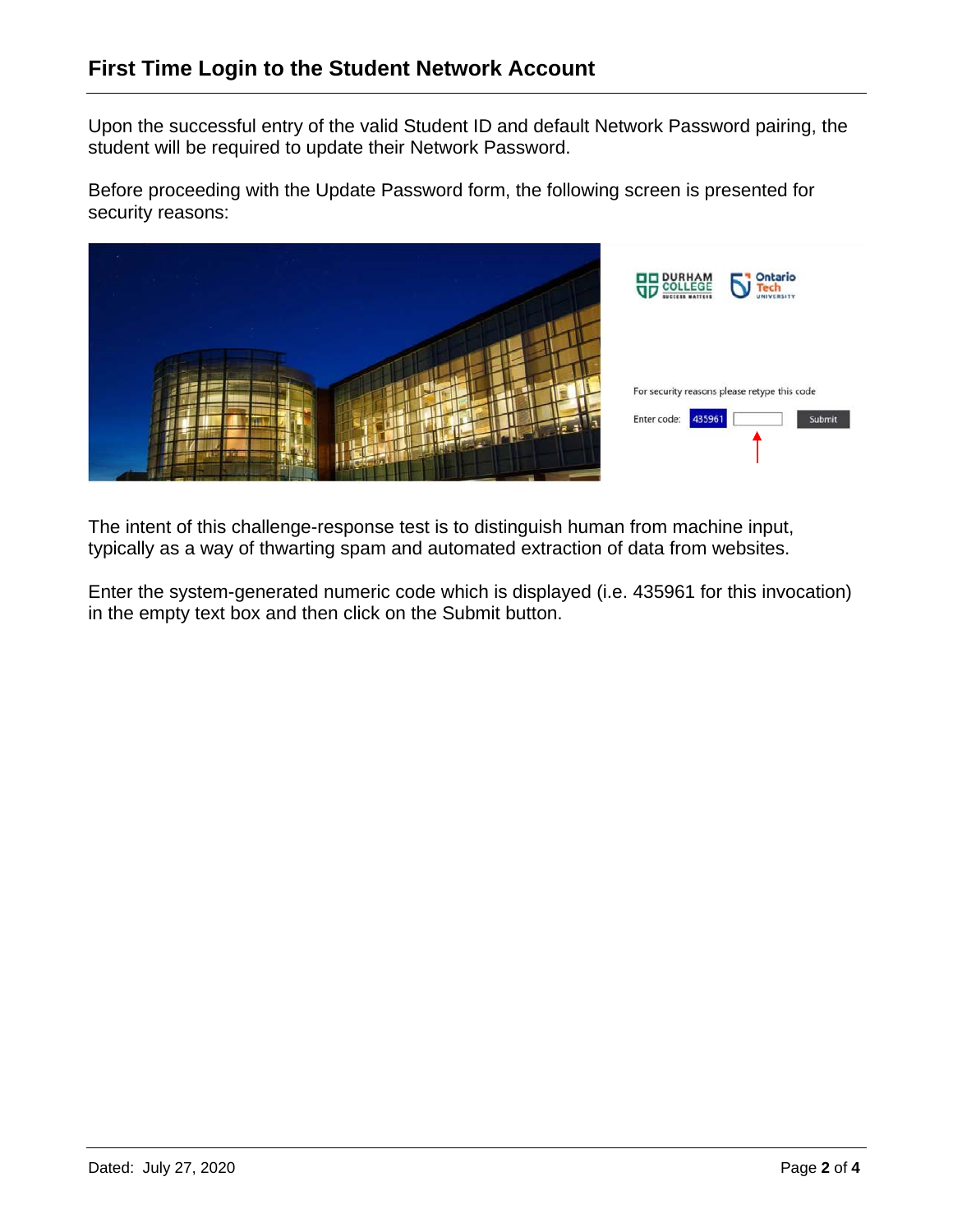Upon a successful response to the challenge-response test for security reasons, the student will be required to update their Network Password, which will be the password for DC Mail and DC Connect, as well as the password for Wi-Fi and Network access when on campus.

You will be advanced to the following screen:

| Update Password<br>You must update your password because your<br>password has expired. |
|----------------------------------------------------------------------------------------|
|                                                                                        |
|                                                                                        |
|                                                                                        |
|                                                                                        |
| Banner/Student ID                                                                      |
| Old password                                                                           |
| New password                                                                           |
| Confirm new password                                                                   |

Steps:

- Re-enter your 9-digit Student ID number in the first field.
- Re-enter your default Network Password in the second field.
- Choose a new Network Password and then you will need to confirm the new password.
- Click on the Submit button.

The Network Password for your Student Network Account should be successfully updated.

Notes:

- If you receive the error message "Enter your user ID in the format "domain\user" then you are required to precede the Student ID with the domain name plus a "\". The college's domain is ONCAMPUS, so enter your Student ID in the format (example): ONCAMPUS.LOCAL\100123456
- If you have any other issues, call the Service Desk at 905-721-3333 option 1.

Upon successfully updating your password after your first login, you will be required to login again, using your Student ID and your updated Network Password, to access the application (e.g. DC Connect, DC Mail).